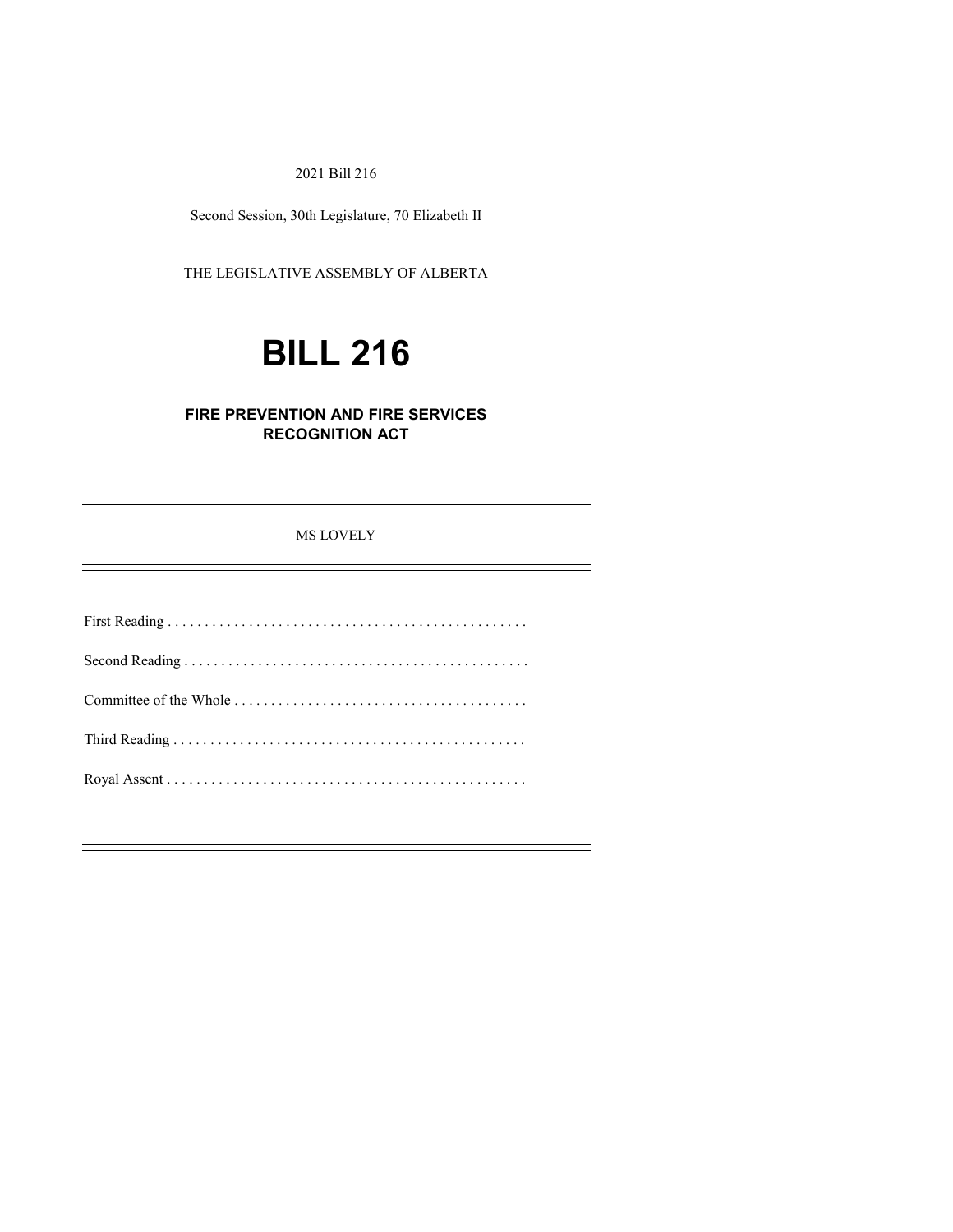*Bill 216 Ms Lovely*

# **BILL 216**

2021

### **FIRE PREVENTION AND FIRE SERVICES RECOGNITION ACT**

*(Assented to , 2021)* 

HER MAJESTY, by and with the advice and consent of the Legislative Assembly of Alberta, enacts as follows:

#### **Purposes**

- **1** The purposes of this Act are
	- (a) to raise the public's awareness of the importance of fire safety and prevention measures as a means to reduce the risk of a fire or fire hazard from occurring, and
	- (b) to recognize the valuable contributions and sacrifices that are regularly made by the organizations and individuals who provide fire services, thereby ensuring Albertans' safety and reducing the extent of damage caused when a fire does occur.

#### **Fire Prevention Week and Fire Service Recognition Day**

**2** Each year the Lieutenant Governor in Council must authorize the issuance of a proclamation that recognizes

- (a) the week that commences on the first or second Sunday in October and ends on the following Saturday as "Fire Prevention Week", and
- (b) the Saturday that occurs within Fire Prevention Week as "Fire Services Recognition Day".